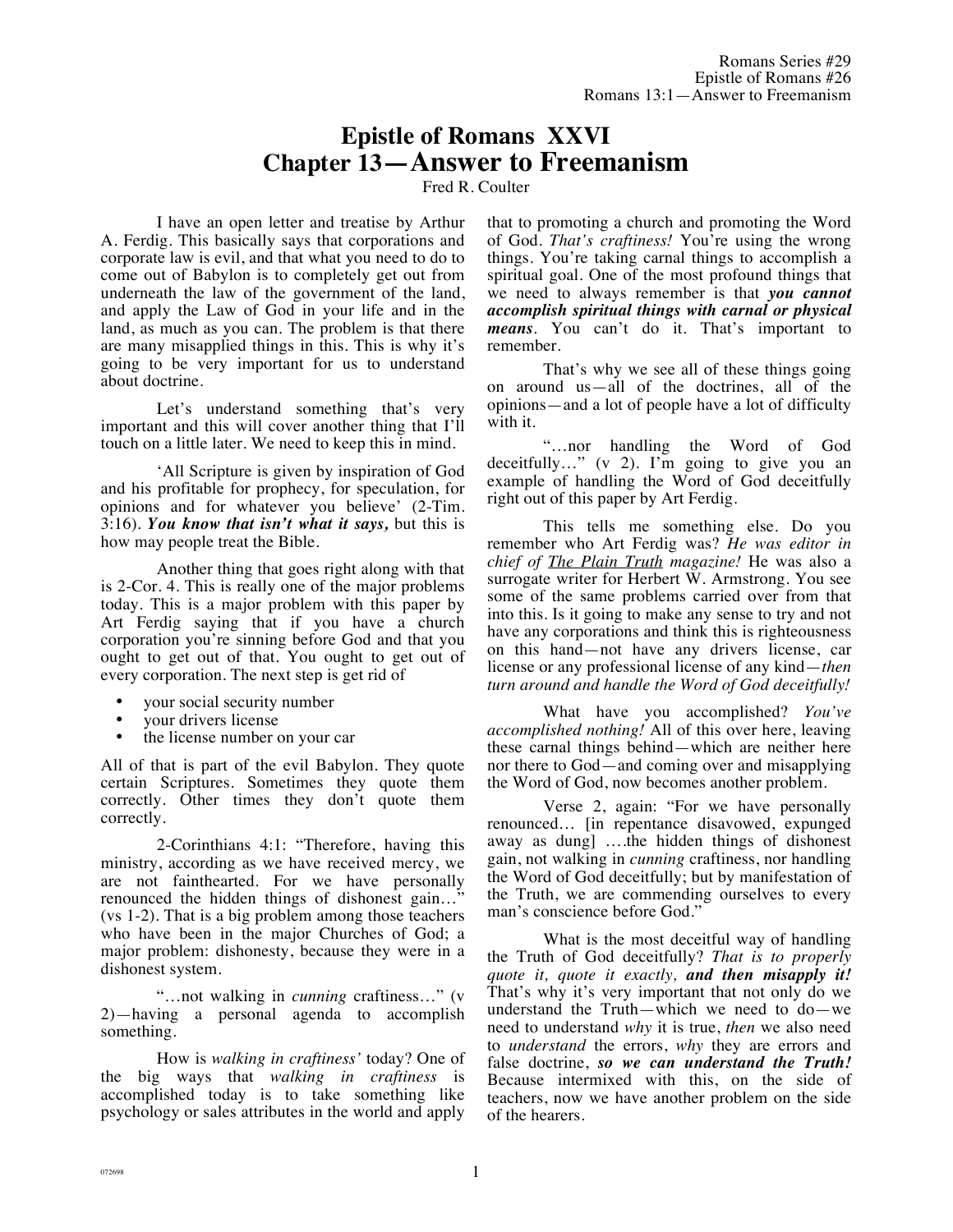We have two compounding problems in the Church of God today, which are meeting head on. This is why there is so much turmoil in it. Intermixed in this is:

2-Timothy 4:3: "**For there shall come a time when they will not tolerate sound doctrine**…" That's a problem we are having everywhere! *They*, in this case, not being the ministers in particularly, *but the brethren!* So, you have two problems:

- *1. people who want to deceitfully handle the Word of God for their own benefit and profit and be teachers*
- *2. brethren who want to hear all of these things*

So, it's compounding. Then when they get together to hear doctrine, they can't endure it. They can't handle it. What do they do?

"…but according to their own lusts they shall accumulate to themselves… [raise up for themselves] …*a great number of* teachers, having ears itching *to hear what satisfies their cravings*; and they shall turn away their own ears from the Truth; and they shall be turned aside unto myths" (vs 3- 4)—because:

- doctrine is the teaching
- doctrine is what we need to know
- doctrine comes from God

Let's understand something very, very important concerning doctrine. Doctrine is not opinion. Doctrine should always be interpreted by the Word of God: Scripture *interpreting* the Scripture. Whoever is teaching has to *rightly divide, or rightly cut* the Word of God, which tells us there's is a right way to do it and there is a wrong way to do it. Let's understand about doctrine.

John 7:14: "But then, about the middle of the Feast, Jesus went up into the temple and was teaching. And the Jews were amazed, saying, 'How does this Man know letters, having never been schooled?" (vs  $14-15$ )—which is a ridiculous statement, but it's tell us that:

- He didn't learn at the hands of Judaism *He was taught of the Father, that's Who He was taught of!*
- He didn't go to their schools
- He didn't go to their universities
- He didn't go to their rabbinical high echelon, schools to learn of the rabbis

Then all of a sudden out of that, discover God's Truth. *No! He learned of the Father!* Notice:

Verse 16: "Jesus answered them and said, '**My doctrine is not Mine, but His Who sent Me**.'" That's a very profound and important verse. All of the Words of God as recorded in the Bible are the teachings of God. Doctrine means teaching. That's what it means. It has come from the Father.

Therefore, we need to consider very carefully the Words of God. Notice, there is also a very important thing we will do. Jesus said, 'My doctrine,' everything that He taught, which means subsequently everything that He inspired:

- the Apostle Paul
- the Apostle Peter
- the Apostle James
- the Apostle Luke
- the Apostle Mark
- the Apostle Matthew

is all the doctrine of God the Father through Christ. Notice another very important thing.

Verse 17: "'If anyone desires to **do**…'" The Greek there is 'poieo,' which means *to practice, to keep or to do*.

"…His will… [you have to do His will, which is *His* doctrine] …he shall know of the **doctrine**, whether it is from God, or *whether* I speak from My own self" (v 17). Even Jesus didn't speak of Himself. It's interesting that in the Greek *of* is 'ek,' which means *out from*, meaning that He is not speaking of anything that He originated Himself coming from His own mind.

Verse 18: "The one who speaks of himself is seeking his own glory; but He Who seeks the glory of Him Who sent Him… [In other words, Christ is saying that He (Christ) is seeking the glory of Him (God the Father) that sent Him.] …is true, and there is no unrighteousness in Him" (v 18).

- this is why doctrine is so important
- this is why correctly using the Word of God is so important
- this is why it needs to be brought out whenever someone is teaching falsely in public

We also need to understand that if you make any publication—whoever you may be—and send it out to anybody anywhere, don't get all upset that your doctrine may be challenged and compared with the Scriptures. Do not take it as a personal attack.

Doctrine belongs to God the Father. If you preach false doctrine, you are attacking God the Father, in case you don't know it. If false doctrine is pointed out and shown that your teaching—whoever you are or may be—is wrong, don't take it as a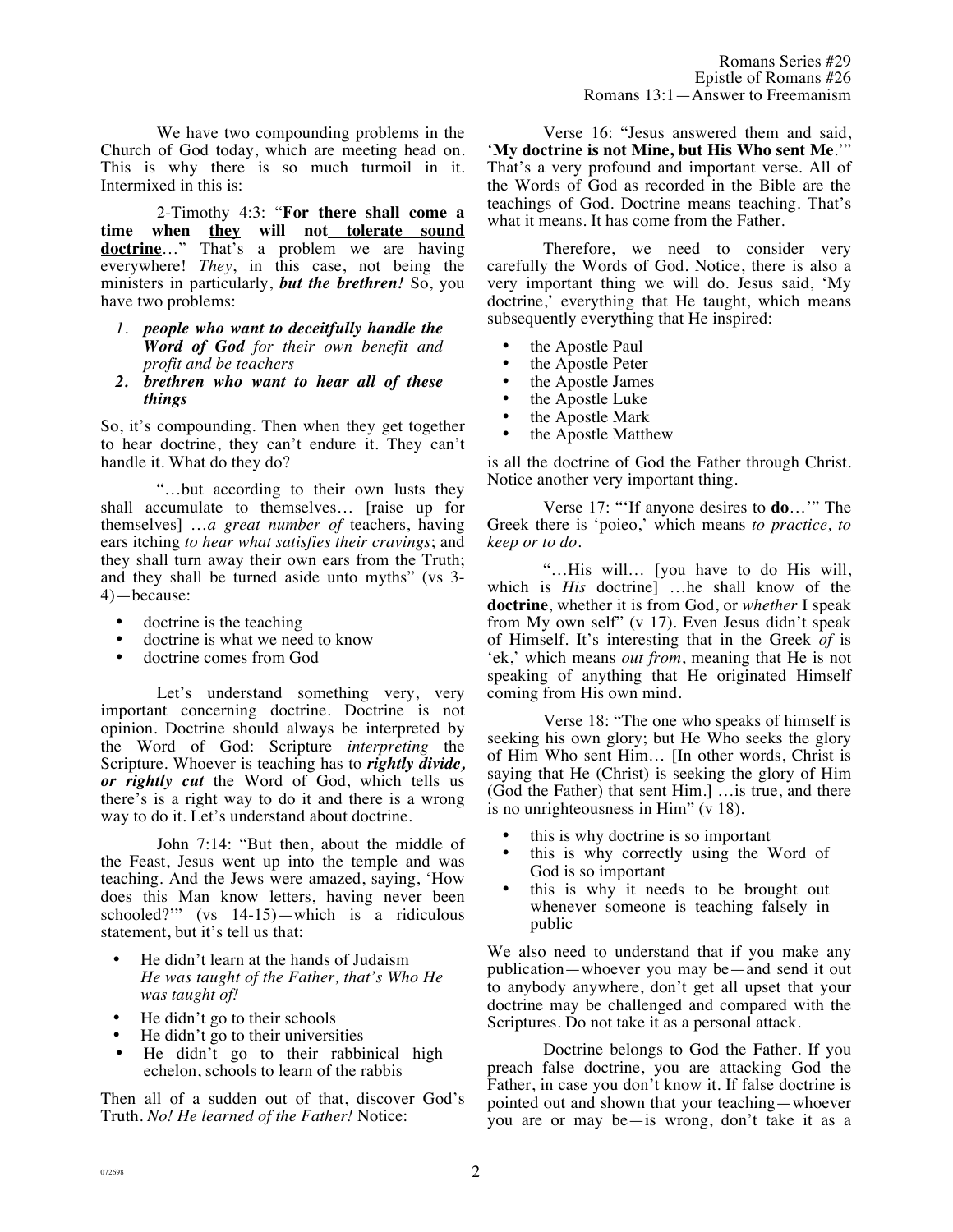personal insult. Take it as a message that maybe you ought to check out the Word of God to know whether you know it or not. If you get mad at something like that and take it personally, what are you going to tell God when He judges you this way?

Deuteronomy 18:18: "I will raise them up a Prophet… [these are the words of the One Who became the Father, speaking of Christ] …from among their brethren, *One* like you [Moses] and will put My words in His mouth…. [that's how Christ learned, from the Father] …And He shall speak to them…" That is, the future generations of Israel and the ministry that Christ had as recorded in Matt., Mark, Luke and John.

"…**all that I shall command Him**" (v 18). This also goes beyond, to inspiring the rest of the New Testament, because it is the Spirit of Truth coming from Christ to inspire and make sure that it's done, so this is all inclusive.

Verse 19: "And it shall come to pass, whatever man will not hearken to My words… [the Father's words and doctrine] …which He shall speak in My name, I… [the Father] …will require *it* of him." Going to be held accountable.

It dawned on me. Remember the Kid's Bill of Rights that came in the Post cereal box? Never did it say anything about *responsibility*. That's what's wrong with this age today. They demand the right, *but they refuse to be responsible.* They demand the right to a fair trial, *but they refuse to be obedient to the law* so they don't have to go to trial. *It is their duty to be obedient to the law!* You cannot have rights without duties. You cannot have the Truth of God without responsibilities. God is the One Who is saying that He has the right, He is God and *we* have duties. That's what He's saying, here.

He "…will require *it* of him" (v 19)—that's anybody. We shall all come before the judgment seat of Christ and everyone will give an answer, give an account for his life and what he has done (Rom. 14), No way around it, no one's going to change it. It doesn't matter what you think or feel. It matters what the Truth is.

Have you ever done anything that when you did it, it seemed and felt so right? *Yes! I have, you have!* Was it right because it felt so? *No! That was your own carnal nature and your own lust!* That's not to put anybody down and make anybody mean or nasty more than anybody else. It's just not. It's just the way it is.

There's another responsibility, v 20: "But the prophet…" A prophet is anyone who speaks the Word of God and considers himself a teacher. There are many and there are many teachers who have been 'heaped up,' as we just read.

"…who shall **presume to speak a word**…" (v 20). Why is that important? *Every Word of God has been tried and purified!* 'Speak a word,' you could extrapolate that to mean *a message*, but then you get down into the message and it is *a word*.

"…**in My name which I have not commanded him to speak**…" (v 20). In other words, we're not to teach anything that's not commanded. That's why when I give my opinion, I ring the cowbell. Some people don't like my cowbell, other people like my cowbell. That's okay.

"…or who shall speak in the name of other gods… [doctrines of other religions] …even that prophet shall die" (v 20). I take this most seriously. God takes this most seriously. We need to be very, very careful when we give our opinions.

I'm going to give you an example of someone who has violated this in public. If it's in public, then it's public domain and we can comment on it.

This is, The Answer to Romans 13. We won't read Rom. 13, yet. I'll read what he has written. What is another rule that you always need to have? I have this rule: *when you're sitting around talking about the Bible and you begin to quote verses and things and you start getting it a wee bit off, open the Bible so you know!* It's the same way here: we're to *test, prove and know!*

> from: The Answer to Romans 13, by Arthur A. Ferdig:

The answer to the authority question of Romans 13, becomes quite plain (and logical)…

What is the truth of logic? *All logic is not truth, but all truth is logical!* That is not an equal equation as you would do it in algebra. You understand what I mean? That's a heavy statement—all logic is not truth, but all truth is logical.

> …when we understand what Paul is actually saying. He instructed Christians to obey lawful authority. Meaning, authorities that God, not Satan, ordained whether within the Kingdom of God or the Kingdom of men that are enforcing Godly laws, that have their basis and motive for enforcement in God's holy law for the well being of all concerned. This authority of which Paul speaks then, is derived from real law not lawlessness. The Greek word…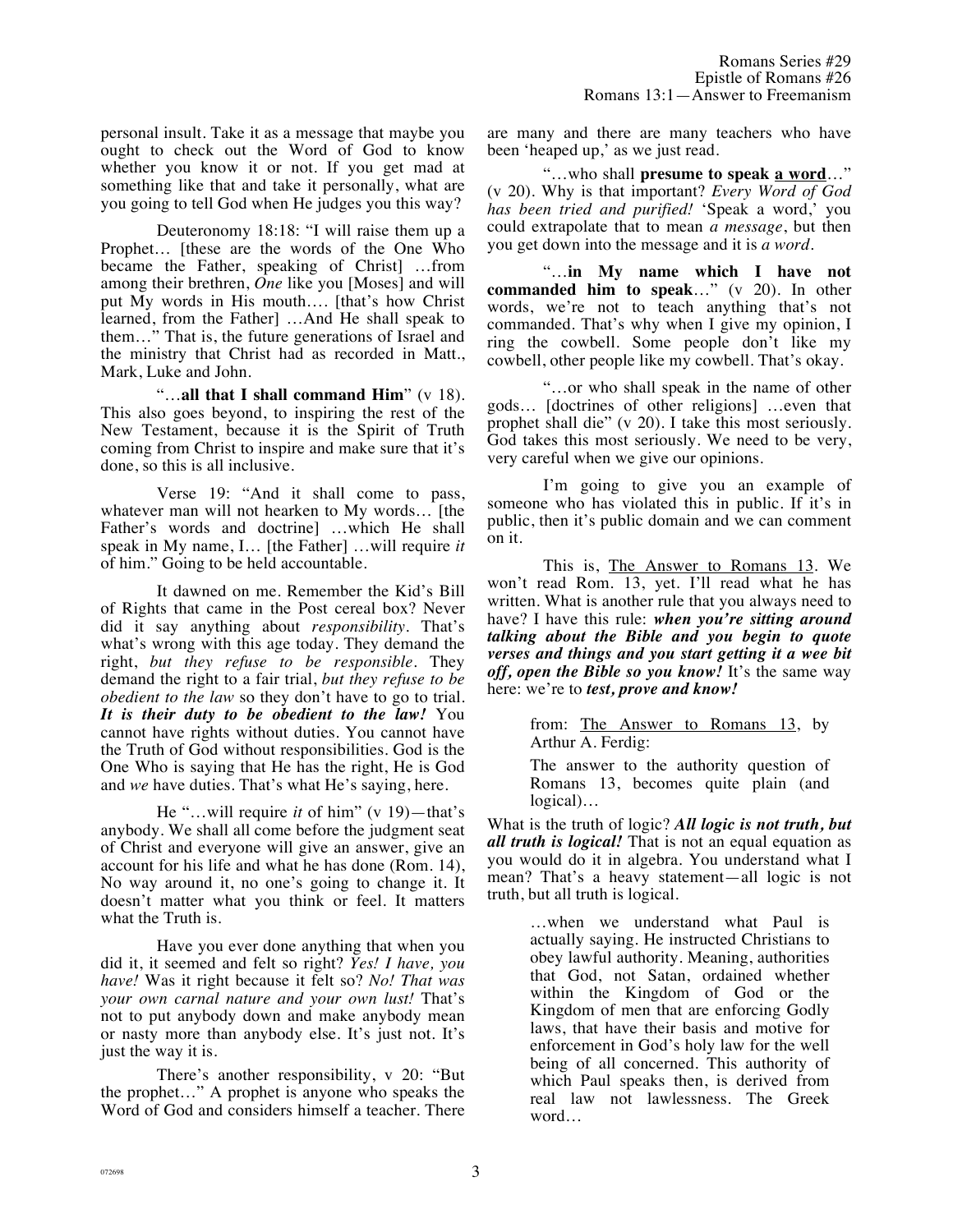This is were people begin to sound very intelligent.

…for power or authority in Romans 13:1, is not lawlessness,…

Because he says, everything in the world out here, is greater Babylon and everything in it is lawlessness. Well, not everything in it is lawlessness. Do they not have laws, you shall not murder, you shall not steal, etc.? Is that lawlessness? The thing that he is after is, 'now then we're going to change what Paul wrote here.' Listen carefully.

> …and that Greek word is 'exousia' (see Strong's Concordance #1849)…

Whenever you see that, know that the person does not understand the Greek—*period!*

> …which can be rendered *force, capacity, competency, authority, power, jurisdiction, liberty, right and strength.* The word 'state, civil or government,' does not appear among those possible definitions.

My comment was true, but the context of government is understood, as we will see. This is very sophisticated in it's presentation. So, you need to be very careful in how you read things.

> The civil government concept has been added or inferred by translators.

We will see that is not a correct statement. It is by context of what is written, who assumed, possibly by the reference tribute, that Paul was talking about civil offices of power. But notice the same word is used in Matt. 28:18 to show that Christ has all authority: 'exousia.' You see the transfer device? You follow that? You can't take a word over here which has this application and then take and say that now we have another, broader application over here, because you're taking both things out of context to try and create something that you want created by using the Scriptures.

> Satan, too, has 'exousia' of the air (Ephesians 2:2), and the decuples were given power, 'exousia,' over Satan by Christ (Luke 10:19).

All of these are basically true statements. So you get, true statement, true statement, basically true statement, true statement. Now, listen to this next paragraph.

> The rulers spoken of by Paul in Romans 13, though not specifically identified by a particular title, were obviously not among rulers of darkness or advocating enforcement of lawlessness, for Paul would not condone obedience to lawlessness.

You see, once you buy the mistake that all the governments in the world are devoted to lawlessness, he's got you hooked. They're not all devoted to lawlessness. They're a mixture of good and evil, because that's what Babylon is. It is not given over to total lawlessness. Notice where he's going with this.

These rulers were without question…

Whenever you see that phrase, 'without question,' watch out. Another typical one is, 'there can be no doubt at all.' Unless you've proven there's no doubt at all, watch out for that statement. You will read this in historical writings as they go along. They'll make a statement, then they'll make a transference device to *their* conclusion. Then they will say at the end, 'undoubtedly.' That's how you need to read some of these things. I know this is a little heavy, but hang on.

Part of what I'm doing today is to give you some ammunition so that when you read things like this you will never read it the same way you used to, that you will know how to read it. We have to discern right from wrong. He does not quote Rom. 13; typical device, you don't dare quote it, but you refer to the verse.

> These rulers were, without question, able to judge righteously between good works and evil works (v 3), and had God's authority to enforce their righteous judgment (v 4). The reader should also note that the same word for ruler is used to identify rulers of the synagogue and the priesthood offices ordained by God (see Mark 5:22; Acts 4:5- 8; Acts 13:15).

## *This is sounding authoritative!*

Paul also makes it plain that there is lawful tribute to be gathered for common good (vs 6, 7), which fits with the Jews custom of paying a temple tax for use at a Jewish synagogue or even a community poll tax, a per head or census tax, to the community treasury to be used for the common good. There was no income tax under Roman law at the time.

All *wrongly applied statements* with the exception of no income tax. They came and took 20% of everything. If you have an increase, isn't it your income? And if they take 20% of it, isn't it an income tax? What he means to say is there were no income taxes, like our Federal income taxes today, where you can do it all by remote control through forms and checks and money. Now then, he says:

> …(see Roman Society and Roman Law in the New Testament, A.N. Sherwin-White, 1963 Oxford University Press, pp 125- 127). It is obvious then…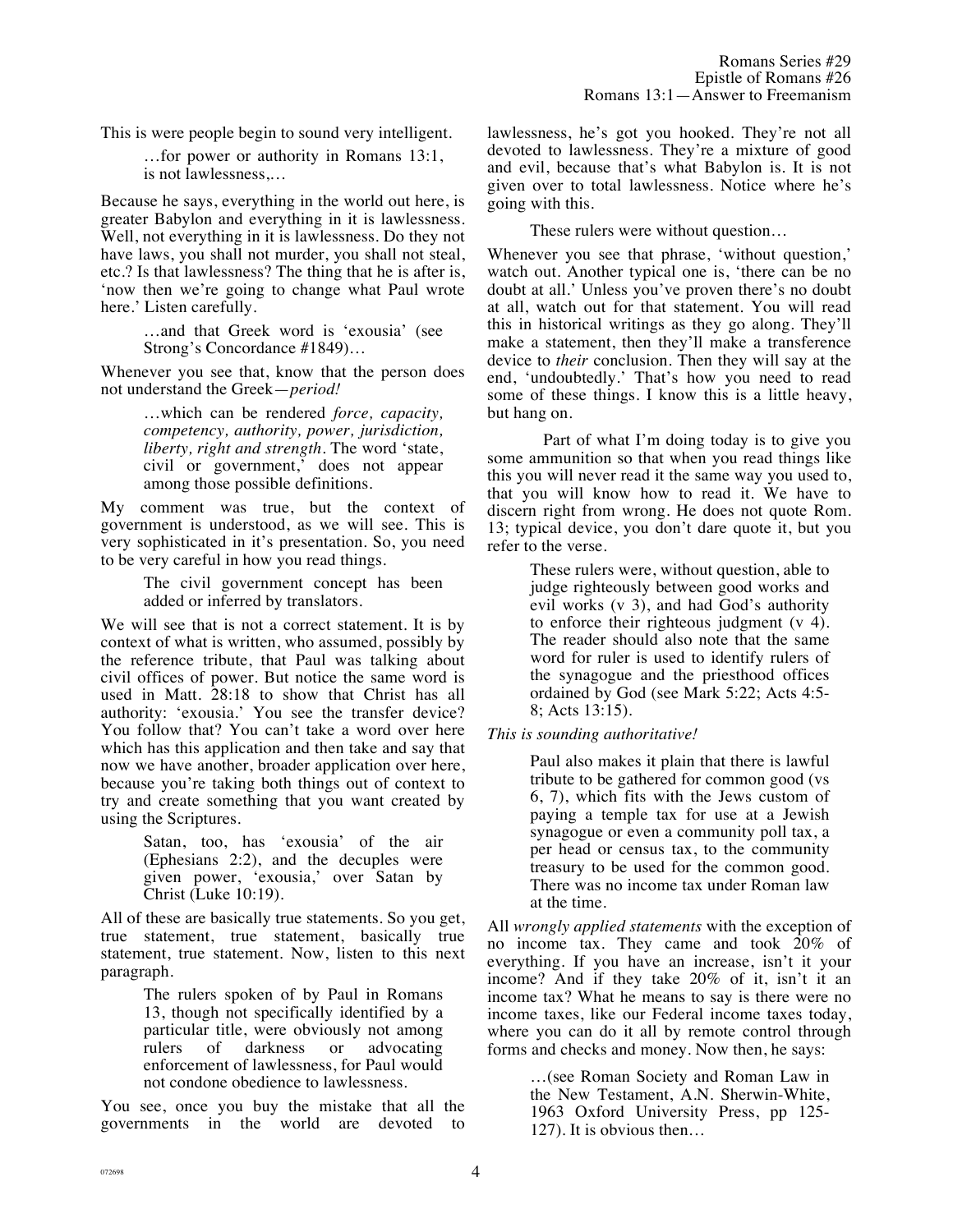Now, notice: 'Without question' and 'it is obvious then'; these are put there so that you will agree, because if you question it, then you're saying that he doesn't know what he's saying, which means that, if that be true, you know more than the writer. He's trying to make you feel that you know less than him. Then he says, 'It is obvious then…'

> …that Romans 13 can just as easily be referring to a authorities and rulers that God put into His Church.

*Wrong conclusion! Totally wrong!* A very good example of deceitfully handling the Word of God, because you have a preconceived notion as to what your conclusion is going to be.

> For even Paul calls them Gods, ministers (v 4). It is also interesting to note that the only Greek word used in the Bible properly translated governments, appears one time only in 1-Corinthians 12:28, where Paul listed the offices and responsibilities God placed in the Church. First apostles, secondly prophets, thirdly teachers, then miracles, then gifts of healings, helps, governments and different kinds of tongues. Furthermore, if you will continue in the context of Romans 12:4-8, where Paul once again discusses how God set members and leaders in the Church, you will that Romans 13 naturally follows the context with Church leadership given Godly rulership and authority over the flock as ministers of God for our good. It makes little sense for Paul to suddenly leave the context of his epistle, the Church and Christian behavior, to address the powers of **civil government over the Church.** And if this admonition was so important to Christian behavior, why didn't Paul include such exhortation in his other epistles?

Once is sufficient! I won't go on anymore with that. Let's go back and look at this.

Romans 12 does talk about the functioning of the Church and our one-to-one conduct with each other and even our enemies. He ends up at the end by saying that if your enemy hunger, *feed him*; if he thirsts, *feed him*; if he is naked, *clothe him*.

Romans 12:20. "Therefore, if your enemy is hungry, feed him; if he is thirsty, give him drink; for in doing this you will be heaping coals of fire on his head. Do not be overcome by evil, but overcome evil with good" (vs 20-21).

You have to also ask the right questions: To whom did Paul write this? *To the brethren located in Rome!* There were only about four synagogues in Rome at that time. He's talking to those who are in the Church who have to live in the city of Rome. Not only do they have to interface with people in the Church and also their enemies (Rom. 12), but they also have to interface with the Roman government.

Did not Paul use the Roman civil government for his own advantage? *Yes, he did!* God even used the Roman soldiers to protect him. Remember that? (Acts). When he was on trial, what did he say? *I appeal to Caesar!* He used Roman law—did he not? Did he consider them the rulers of darkness? *Yes!* Was everything that they did *darkness*? *No!*

Romans 13:1: "Let everyone be subject to the higher authorities…" This is any higher power.

- Is a civil government a higher power than the individual? *Yes!*
- Is it a higher authority? *Yes!*

"…because there is no authority except from God… [Did God delegate these things to the nations? *Yes!*] …and those authorities that exist have been instituted by God" (v 1). Did God raise up the Roman Empire? *Yes, it's even prophesied by Daniel!*

Verse 2: "So then, the one who sets himself against the authority is resisting the ordinance of God; and those who resist shall receive judgment to themselves."

- Does that happen with these Freemen?
- Does it happen with the Sovereignists?

Rather than coming out from under the government, which on the surface it may appear:

- I renounce my social security number<br>• I renounce my drivers license
- I renounce my drivers license
- I renounce my car license
- I renounce my zip code number

The way they get around it is to put it in parenthesis, because the government won't deliver it without the zip code, because they have a machine read it.

- Is the machine evil?
- Is the machine the mark of the beast?
- Is it wrong to have an address?
- Is it wrong to have a zip code?<br>• Of course not!
- 
- *Of course not!*<br>Do they receive damnation or condemnation to themselves? *Yes they do!*

Furthermore, they do not come out from underneath the control of the government as they think on the surface they do. They become a separate noted watched group and actually are under more of the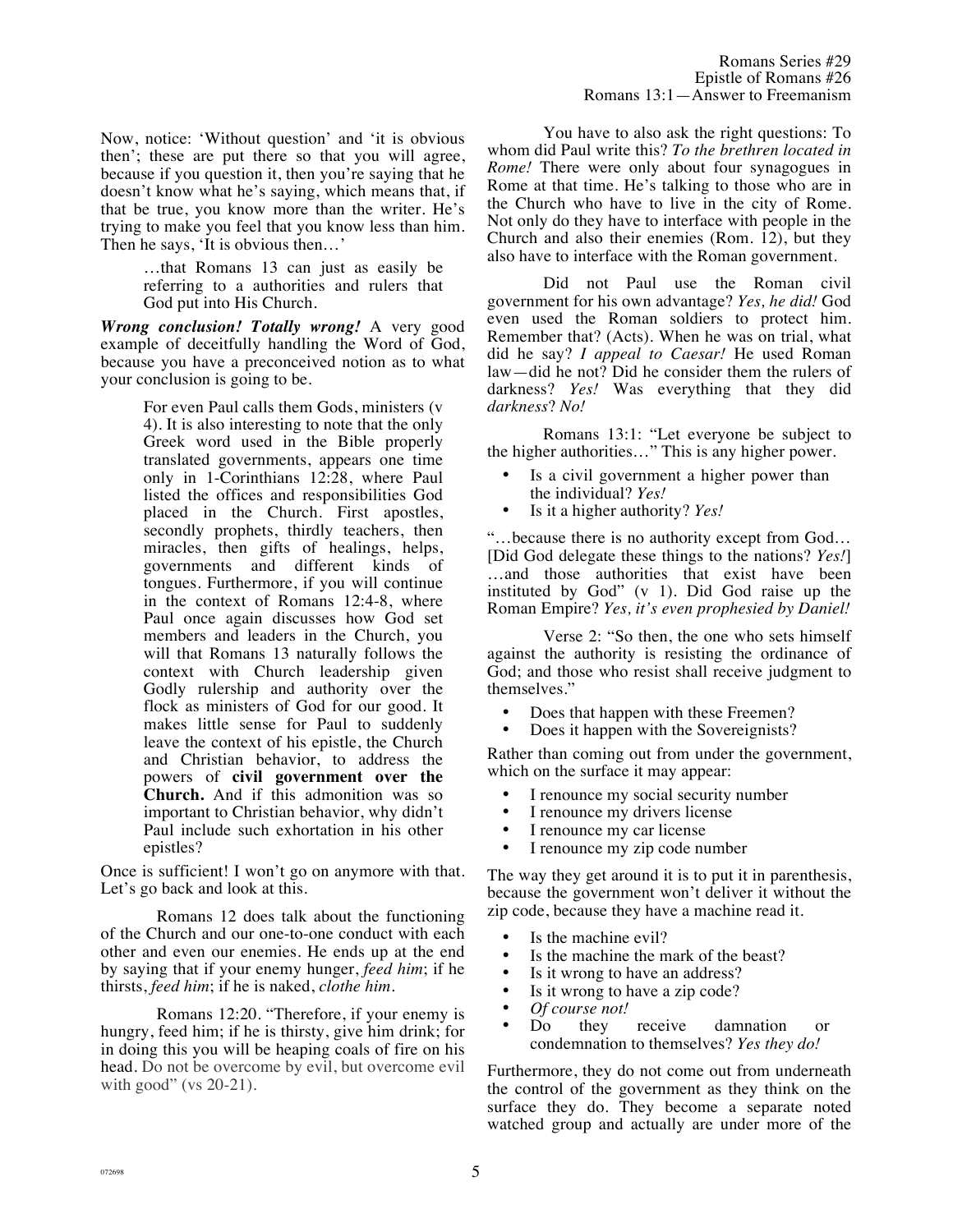control of the government than they would care to even imagine. The government can come and shut them down any instant they want to. Now what have they accomplished? *Nothing!* A corporation of itself is not evil. It's what people do with a corporation.

#### **Comments/Questions**:

- 1. Paul himself was a Roman citizen and took advantage of it. *Yes, without a doubt!*
- 2. Is this treatise written so that they would follow what they are teaching? *Yes! That's why this was written,* 'You follow what we're telling you about this.' *If you don't see it in the Scriptures clearly then don't follow it!*
- 3. In light of this, is military service wrong? *Obviously, murder is wrong!*
- 4. Is every job in the military a murdering job? *No!*
- 5. Can you as a conscientious objector work in a phase of the army and still be a Christian? *Yes!*

The instruction that was given that John the Baptist told the soldiers was: 'Do no harm and extort nothing from people.' They were Roman soldiers. So, that would apply, too. Also you have Jesus' Word, 'Render to God the things that are God's and unto Caesar the things which are Caesar's.' If that was not a government issue, I don't know what it is. Was not Caesar the Tsar, we could put it that way? *Yes!* These are cleverly devised arguments

(go to the next track)

These are cleverly sounding arguments by people who appear to know the Scriptures, but don't.

Romans 13:1: "Let everyone be subject to the… [head rabbi—that's what he's implying— *Doesn't say* that—does it?] …because there is no authority except from God; and those authorities that exist **in the synagogue** have been instituted by God." *No! God destroyed the synagogue and temple system!*

Test these things! Analyze them! If you have a hard time understanding it, don't leap to any conclusions, go back and read it again at a later date. Approach it two or three different ways.

Verse 2: "So then, the one who sets himself against the authority is resisting the ordinance of God… [v 3]: For rulers…" That's any ruler. The word ruler in the synagogue is anyplace, you cannot compare the two except the two words are the same. Does that mean that they are in the same office? *No! It does not!*

The word 'ruler' is a word that needs the clarification of the synagogue? Of the army? Of the nation? Of the Church? Of a household? 'Ruler'

itself, tells you nothing, in and of itself. You cannot make a transference device that one equals the other. Because you have rulers of the synagogue, does not mean that these rulers here are rulers of the synagogue. It is a foolish and improperly applied use of the Scriptures.

"For the rulers are not a terror to good works…" (v 3).

- Can you be arrested for loving your neighbor?
- Can you be arrested for obeying the law?
- *No!*
- Is it a good work to obey the laws? *Yes, it is!*
- Are you going to be arrested if you don't like your neighbor and shoot up his home? *Yes, you are!*
- Are you going to get arrested if you ignore the speed laws and go 95 miles an hour and zoom in and out of the traffic and endanger your life and everybody else's life? *Yes!*

I tell all of those of you who don't like the higher powers, that when you get in a car wreck and you're lying there bleeding and your life is threatened by death, you're going to be mighty thankful that even on the Sabbath Day the highway patrol comes. You're going to be mighty thankful that the ambulance workers come.

- Are those evil workers?
- Are they lawless workers?
- Are they agents of Satan the devil?
- *No, they're the good workers within the society that does not reckon the Sabbath!*

Therefore, they work on the Sabbath. If you're coming to Church and have a car wreck on the Sabbath, will be very happy that they are there. Will you tell them to go away it's the Sabbath Day, let me lie here and bleed to death? *I speak as a fool! Of course not!*

They're having fires in Southern California. If your home is threatened, are you going to tell them to go away? *No!* You're going to say, 'Come on up here and let me help hold the hose.' *Sure you are!* How about delivering babies on the Sabbath? 'You rebellious kid! How dare you be born on the Sabbath Day! You stay in there until sundown!' *Never happen! It's stupid!* You have to have a little humor in this.

"…Do you desire not to be afraid of the authority? *Then* practice good…" (v 3). Let's understand something. If this were talking about rulers of the synagogue and you came in and did a good work and confessed Christ, what would happened? *They'd throw you out and you'd be*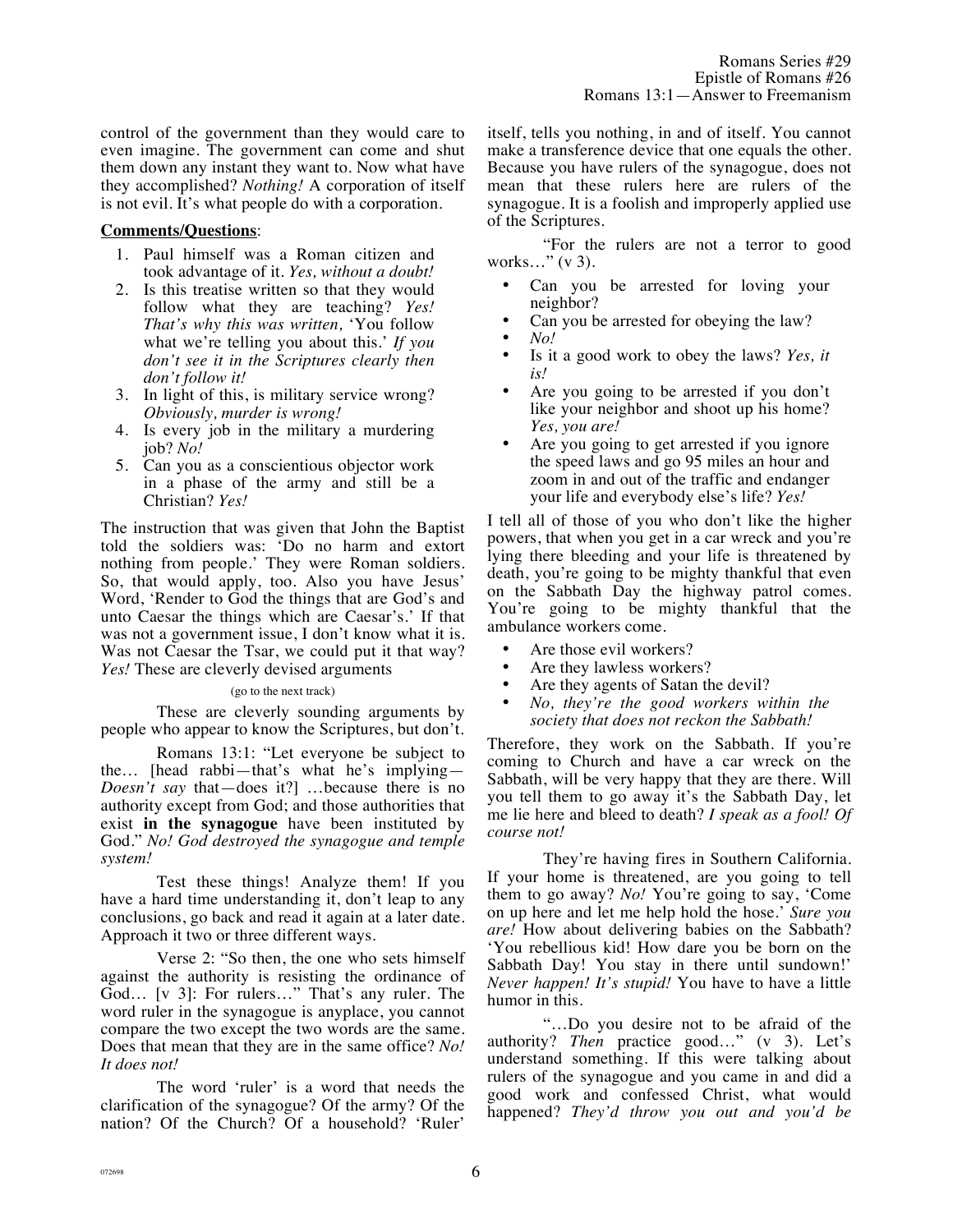*beaten up!* This cannot refer to synagogal authorities. It's a stupid statement and improperly put together treaties here, which is the one who was the chief editor (Arthur Ferdig) of the *Plain Truth Magazine* for years and years. Now you know what was wrong with the *Plain Truth Magazine*.

The truth is, all the money was made in this evil system and 'now we're retired and we have bought our property up in the mountains. Now, we're up here in Railroad Flats and we're just comfortable so we can renounce it. All of you other people down here in the valley, you better follow us and renounce it, too.'

It doesn't work! Coming out of the world is a spiritual thing. What did Christ pray? He said, *'Father, I pray not that You take them out of the world, but that You protect them from the evil one!'* Even if you try and get out from underneath the authority of the law of the land, you're still under the authority of the law of the land with the exceptions that they have made. You're still under their authority one way or the other.

The thing that they are missing with *the mark of the beast* entirely, is that *the mark of the beast* is not going to be just a system of buying and selling, but:

- 1. you must commit idolatry
- 2. it is a system of control, mind control

What you need to do is, you watch all the television programs. Almost every program has to do with some sort of mental control, more and more and more, you watch how many. I'm not saying to watch those programs, but you flick the channels around and see how many there are.

I discovered four programs the other night that had to do with some kind of demon possession, mind control, alter your thoughts, alter your reality and that is preprogramming people for the coming *mark of the beast*. So, *the mark of the beast* is going to be to control your thoughts, to send messages to you so you become a techno-robot. That's what they want.

One of them I watched a little bit. They devoided this man completely of his memory. Then they were reprogramming him to be another person. This is what Satan wants to do. He wants to take away your existence, because what you are is up here in your mind. The *mark of the beast* is not going to be not just the buying and selling, that's a secondary thing. You have to first commit idolatry and it will be to *control you*. You give up your will to Satan. All of these other arguments leading up to it are all superficial.

"…and you will have praise from it; for he is a servant…" (vs 3-4) Not a minister in the sense of a hands laid on ordained bona fide thinking of Church of God minister or synagogal ruler.

"…of God to you for good. But if you are practicing evil, have fear! For he does not wear the sword in vain…" (v 4). Who carries the sword? *The civil government, by the context it tells us this!* Before guns, what did they have? *Swords, spears, shields!*

"…because he is a servant of God, an avenger for wrath to the one who is practicing evil" (v 4). Granted, the civil laws of the land and the way courts are run today, may not be run exactly the right way according to the Word of God, but they are still there and they go after the evil one. That's what it's talking about.

Verse 5: "Consequently, *it is* necessary to be subject *to authority*, not only because of wrath… [which they may bring upon you] …but also because of conscience." As a Christian, that's what he is talking about.

Verse 6: "For this cause, you are also obligated to pay tribute…" He doesn't say to give a temple tax. He doesn't say to give it to the synagogue ruler. Jesus said, 'Render unto God the things that are God's and unto Caesar the things that are Caesar's.' Pay him his tax.

"…for they are servants of God, continually engaged in this very thing" (v 6). That's why they have bureaucracies. I hate taxes just like all of you, but I pay them out of conscience, grudgingly, but pay them.

Verse 7: "Therefore, render to all their dues: tribute to whom tribute; custom to whom custom; fear to whom fear; honor to whom honor. Do not be indebted to anyone for anything, unless *it is* to love one another. For the one who loves another has fulfilled *the* Law…. [is fulfilling the Law] …Because *it says*, 'You shall not commit adultery. You shall not commit murder. You shall not steal. You shall not bear false witness. You shall not lust.' And if *there be* any other commandment, it is summed up in this saying, *even* by this *standard*: 'You shall love your neighbor as yourself'" (vs 7-9). That has to do with civil authorities.

How can we ever be a light to the world if we withdraw from the world and go up to our mountain flats up there and just sit there and contemplate God?

- we can't be a witness to them
- we can't love them
- we can't help them
- we can't show them the right way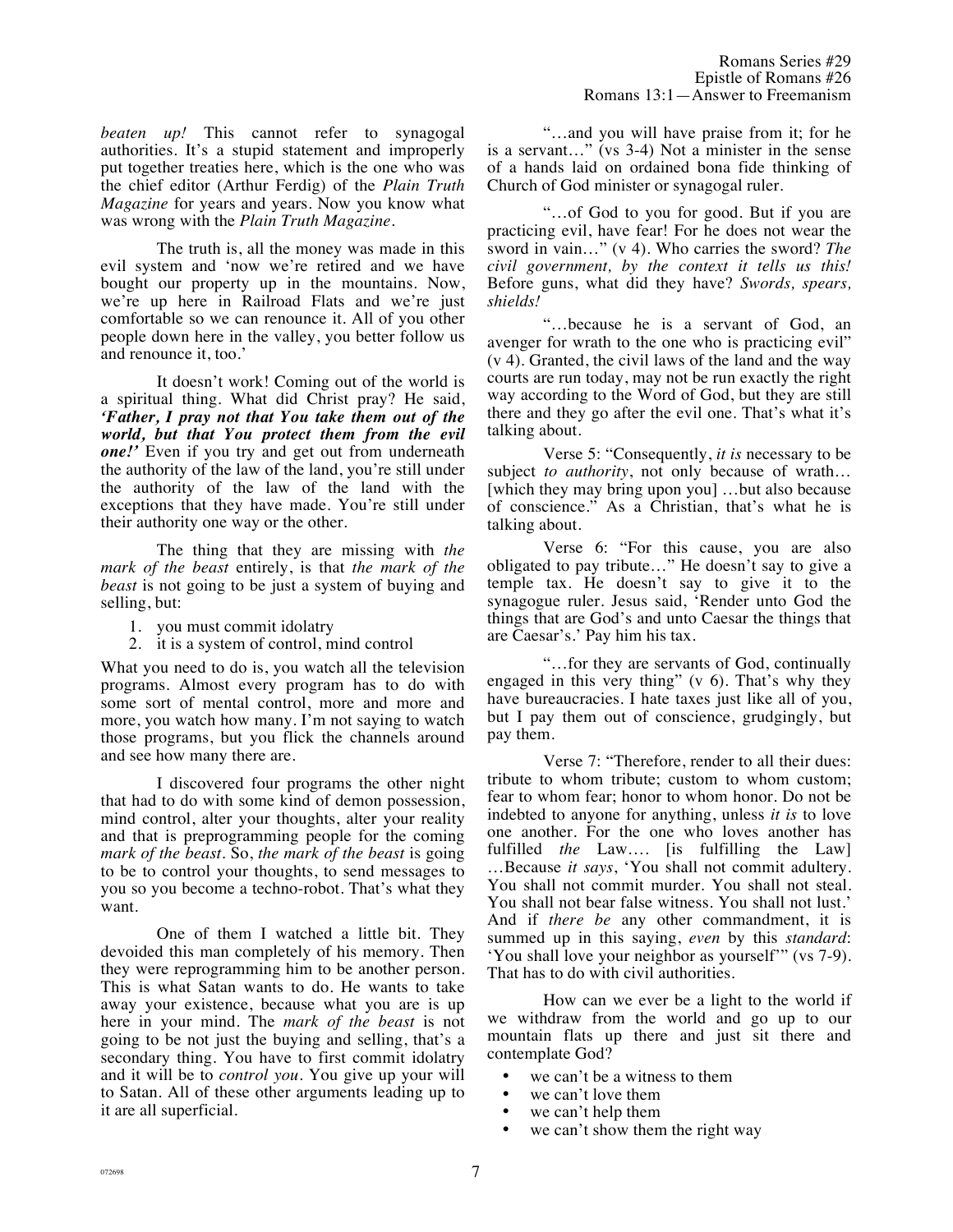This thing of coming out of the world is that what they really need is a separate satellite capsule in which to get and then be shot off into space. Then they would be truly out of the world.

Coming out of Babylon (Rev. 18:4) means to come out of her spiritually. Have we come out of Babylon spiritually? *Yes!* The only country in the world that you have a remote ghost of a chance of doing any of the things advocated in this particular dissertation by Art Ferdig is in the United States of America. Any other country on earth, you could not do it. Could you withdraw in:

- China?
- Tibet?
- Russia?
- Germany?
- France?
- Great Britain?
- Canada?
- South America?
- *No!*

You can get out of social security legally if you want to. In doing that, you have to take a poverty vow that you will take no assistance of any government agency anywhere under any circumstances, which means that you could not go to a hospital in an emergency and then have the emergency fund of the community help pay it for you. They will not allow you to do that.

- What about those who are living on social security?
- How are they going to be supported?
- Are you going to have all the senior citizens renounce social security because the system is not perfect?

Show me anything in the world that is perfect, even yourself in your own body. Tell me. I want to know. *Nothing is!*

God has called us because we're weak and imperfect. We live in a terrible, awful, and evil world. We're called out of it spiritually. That's what we need to understand. This kind of thing is going to lead to really extremism to the nth degree. Unfortunately, there are so many people out there who don't know their Bibles. There are so many teachers out there who don't know their Bibles and sound good, but:

- don't know how to think
- don't know how to talk
- don't know what the will of God is

Yet, when I come along and point it out and say this is wrong and that is wrong doctrinally, I'm a bad, bad boy. I'm attacking that person. *No, I'm not!* Who's going to stand for the Truth? *Tell me!* Where are they going to stand for the Truth? I don't count myself the only one, but I tell you what:

- what I know, *I know*
- what I don't know, *I'll tell you I don't know*
- what I know that I *really know* and have proved and reproved and I know it to be the Word and Truth of God

Believe me, anyone who comes out with any public doctrine like that, *you are open game!* Welcome! Everyone has done it to me. Join us!

A comment on John 17:15: "I do not pray that You would take them out of the world, but that You would keep them from the evil one." We're not equipped to be taken out of the world. The only way that you're going to completely and totally come out of the world is to either be changed, if your alive when Jesus Christ returns and you become a spirit being and the Kingdom of God comes, or you die in the faith. Another very important thing: What they're trying to do is physically set up the Kingdom of God on earth and you can't do it.

How long can these people be an end unto themselves and still survive in this world? *I do not know!* I think until the first snowfall and all of the power is cut off. These things always end up in moneymaking schemes where they teach others. You come to a seminar and you pay and you pay for more material. Now what are they going to do because they have to use dirty, filthy, rotten federal reserve notes?

- Are they only going to teach those who bring silver?
- How are you going to get your silver?
- What are you going to buy with it?
- Are you going to teach only those who have gold?
- Now what are you going to do?
- *It's all hypocritical!*
- If you have health insurance is that not a corporation?
- One of those 'wicked' corporations?
- *Yes, it is!*
- If you need surgery, are you going to do it yourself, because you don't want to have a wicked, wicked corporation pay for it?
- What if you make a mistake when you're doing your own colostomy? *You're in bad shape!*
- You get the plumbing all wired up wrong and the wrong thing's doing the wrong thing and now what are you going to do?

You can't call a plumber because you can't pay him. You can't use federal reserve notes. You're in bad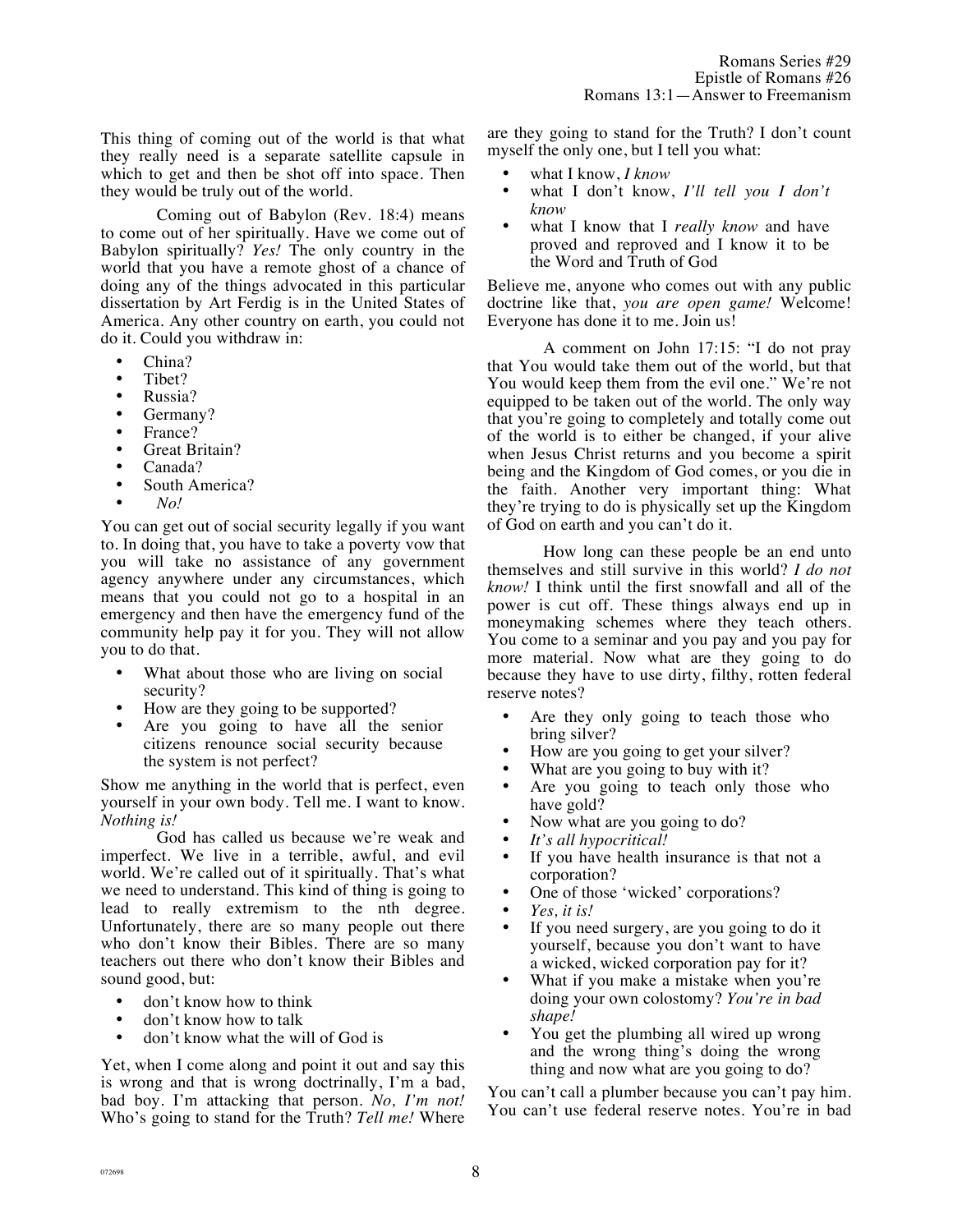shape. Try a Roto-Rooter, that may do it. We have to have a little humor in this.

The basic, fundamental question is *how much you love God,* not how far out of a corporation you can be. I agree with one thing that he as here, that the constitution and by-laws of the United Church of God is a corporate bunch of garbage. That's because they created those. Therefore, it has nothing to do with that a corporation is evil. It's the men who wrote those. A corporation is not evil; *people are evil.*

That's not going to stop someone from suing you whether you're a corporation, a non-corporation, an individual, an unincorporated association doing business as whatever. They're still going to sue you and if you get a subpoena for court and you don't show up, you can only run so long. Sooner or later they're going to get you and put you in jail.

If you count that as being 'persecuted for righteousness sake,' you got a big mistake. *That's being persecuted for your own stupidity and your own lawlessness!* You end up being lawless while you accuse the world of being totally lawless in every case.

See how all this gets confused when you try and bring the Kingdom of God here now? You can't do it because Christ is not here. You can't make it work. Let's go back to the original Constitution once delivered.

- Can you do it? *No!*
- Was it perfect? *No!*
- Was it better than now? *Yes!*
- Is it God's way? *No!*
- Was it based on certain principles out of the Bible? *Yes!*
- Does that make it Holy? *No!*

Any person who will keep any of the commandments of God in any degree, will be blessed in degree as he keeps the commandments of God because God is no respecter of persons. You need to understand that.

We're being assaulted by all of these things just right and left. Not only doctrinally, but this kind of stuff. What a world we live in! None of this has to do with salvation because salvation has nothing to do with whether you have a license plate, or a drivers license, or an address. What are you going to do, strip off the number of your house? Then you also have to go down to the county and you have to strip away the legal designation of your lot where you are. Then you sell your house and you buy something in the country. It is still on a preliminary title report that you have a lot designation. I don't care if you have 50,000 acres. Are you going to strip that out of the county books or out of the state? *No! You can't do it!*

*They're trying to accomplish spiritual things by doing carnal things!* You can't do it. Loving God does not come because you get rid of your driver's license. *Loving God comes because you have a converted heart!* You can homestead your property, but a homestead is only worth \$75,000 and they can take anything beyond that.

The reason we have the laws that we have now is because of sin. That's why they're worse than they used to be.

- Are you going to defy God?
- Are you going to stop the one-world government?
- Are you going to stop Satan's system from coming to its greatest manifestation in history?
- *No! It isn't going to happen!*

Our time will come when *the mark of the beast* comes down. That's when our time will come. That's when you resist, because they are making you commit idolatry. They are wanting you to bow down to this image. Then you'll receive *the mark of the beast,* not until.

Even if you had 50,000 acres, you would still have to pay tax. If you don't pay the tax, then they take your property. Furthermore, someone could buy your property by paying the taxes and at the end of seven years they could do a hostile takeover and take it from you. If you're going to try and get your property exempt from taxes, you still have to go to the evil government and fill out an evil form so you can get your evil exemption. Then the cost of an evil attorney. You could go ahead and plant some marijuana and then have the Feds come in and confiscate the property for having marijuana and not they got it. We could go on and on.

## Pope Stresses Evolution and Faith Can Coexist:

Throughout his papacy, John Paul II has paid close attention to science. In 1992 at the tend of 13 years of study by the Vatican…

Notice, a committee study. Whenever you have a committee study, it always comes out invariably evil.

> …he declared that the Church was wrong to have condemned the astronomer, Galileo.

After 600 years! Marvelous! Aren't you wonderful?